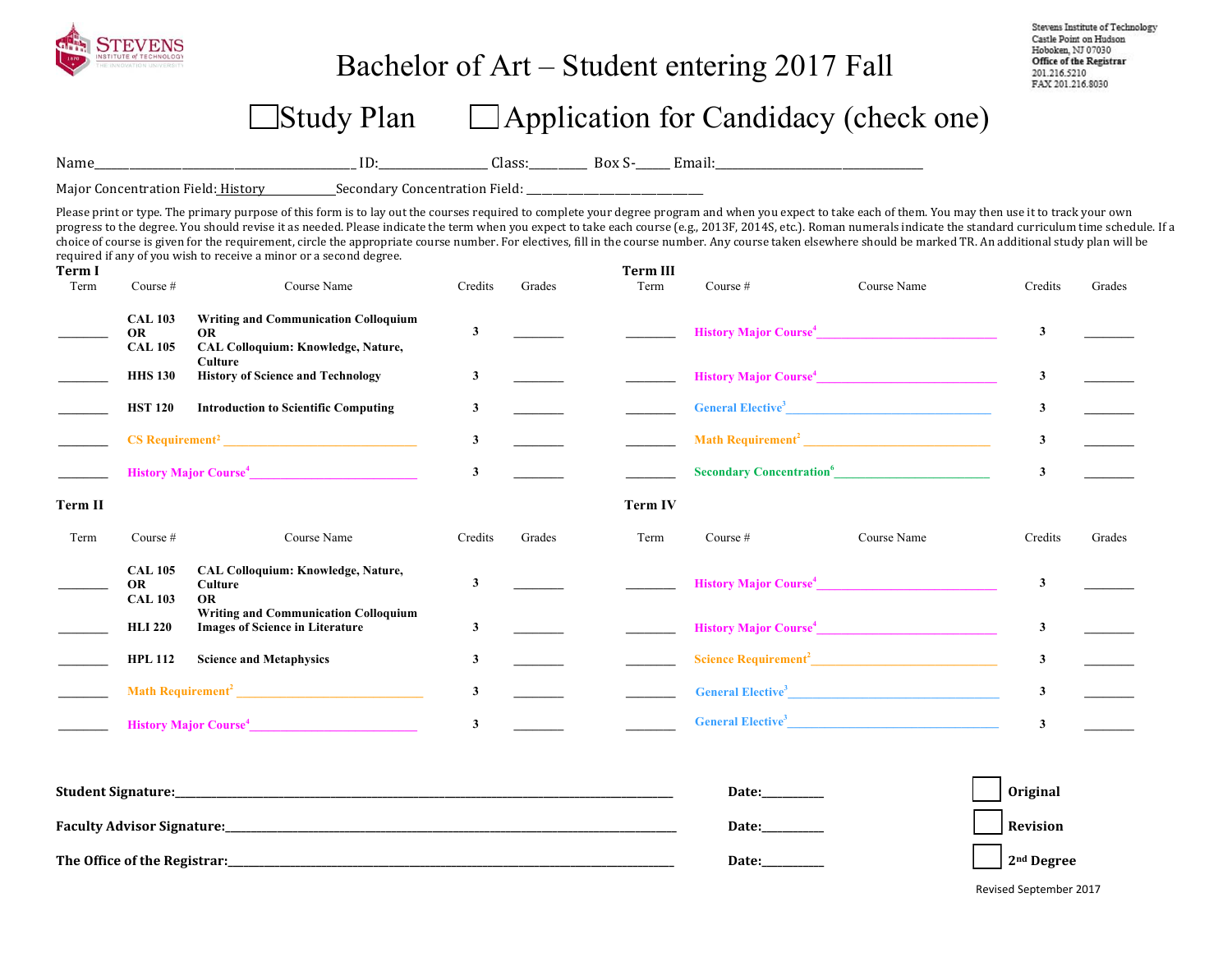

## Bachelor of Art – Student entering 2017 Fall

Stevens Institute of Technology Castle Point on Hudson Hoboken, NJ 07030 Office of the Registrar 201.216.5210 FAX 201.216.8030

# $\Box$  Study Plan  $\Box$  Application for Candidacy (check one)

|                | Major Concentration Field: History Secondary Concentration Field: ______________________ |                                                                                                                                                                                                                                         |              |        |                         |                                   |                                                                   |                         |        |
|----------------|------------------------------------------------------------------------------------------|-----------------------------------------------------------------------------------------------------------------------------------------------------------------------------------------------------------------------------------------|--------------|--------|-------------------------|-----------------------------------|-------------------------------------------------------------------|-------------------------|--------|
| Term V<br>Term | Course #                                                                                 | Course Name                                                                                                                                                                                                                             | Credits      | Grades | <b>Term VII</b><br>Term | Course #                          | Course Name                                                       | Credits                 | Grades |
|                |                                                                                          | <b>History Major Course<sup>4</sup></b> Philosophia Research 2014                                                                                                                                                                       | $\mathbf{3}$ |        |                         |                                   | History Major Course <sup>4</sup>                                 | 3                       |        |
|                |                                                                                          | <b>History Major Course<sup>4</sup></b>                                                                                                                                                                                                 | $\mathbf{3}$ |        |                         |                                   | <b>History Major Course<sup>4</sup></b>                           | $\mathbf{3}$            |        |
|                |                                                                                          | Secondary Concentration <sup>3</sup>                                                                                                                                                                                                    | $\mathbf{3}$ |        |                         | <b>CAL 498 Thesis Preparation</b> |                                                                   | 3                       |        |
|                |                                                                                          | CAL 301 Research Methods or HHS 301                                                                                                                                                                                                     | 3            |        |                         |                                   | Secondary Concentration <sup>6</sup> Property 2014 12:00 and 2014 | $\mathbf{3}$            |        |
|                |                                                                                          | <b>General Elective<sup>3</sup></b>                                                                                                                                                                                                     | $\mathbf{3}$ |        |                         |                                   | General Elective <sup>3</sup>                                     | $\overline{\mathbf{3}}$ |        |
| Term VI        |                                                                                          |                                                                                                                                                                                                                                         |              |        | <b>Term IV</b>          |                                   |                                                                   |                         |        |
| Term           | Course $#$                                                                               | Course Name                                                                                                                                                                                                                             | Credits      | Grades | Term                    | Course $#$                        | Course Name                                                       | Credits                 | Grades |
|                |                                                                                          | History Major Course <sup>4</sup>                                                                                                                                                                                                       | $\mathbf{3}$ |        |                         |                                   | Secondary Concentration <sup>4</sup>                              | 3                       |        |
|                |                                                                                          |                                                                                                                                                                                                                                         | $\mathbf{3}$ |        |                         |                                   | Humanities Requirement <sup>1</sup>                               | $\overline{\mathbf{3}}$ |        |
|                |                                                                                          | Secondary Concentration <sup>3</sup>                                                                                                                                                                                                    | 3            |        |                         | <b>CAL 499 Senior Thesis</b>      |                                                                   |                         |        |
|                |                                                                                          | Humanities Requirement <sup>1</sup> Property of the set of the set of the set of the set of the set of the set of the set of the set of the set of the set of the set of the set of the set of the set of the set of the set of the set | $\mathbf{3}$ |        |                         |                                   | General Elective <sup>3</sup>                                     | $\mathbf{3}$            |        |
|                | <b>General Elective</b> <sup>3</sup>                                                     |                                                                                                                                                                                                                                         | 3            |        |                         |                                   | General Elective <sup>3</sup>                                     | 3                       |        |

#### P.E. Requirement<sup>5</sup>

| Term | Course | Credits Grade | Term Course | Credits Grade |
|------|--------|---------------|-------------|---------------|
|      | PF 200 |               | PF 200      | РF            |
|      | PF 200 | DF            | PF 200      | D⊩            |

#### **Additional Classes**

| <b>Student Signature:</b>         | Date: | Original               |
|-----------------------------------|-------|------------------------|
| <b>Faculty Advisor Signature:</b> | Date: | Revision               |
| The Office of the Registrar:      | Date: | 2 <sup>nd</sup> Degree |

Revised September 2017